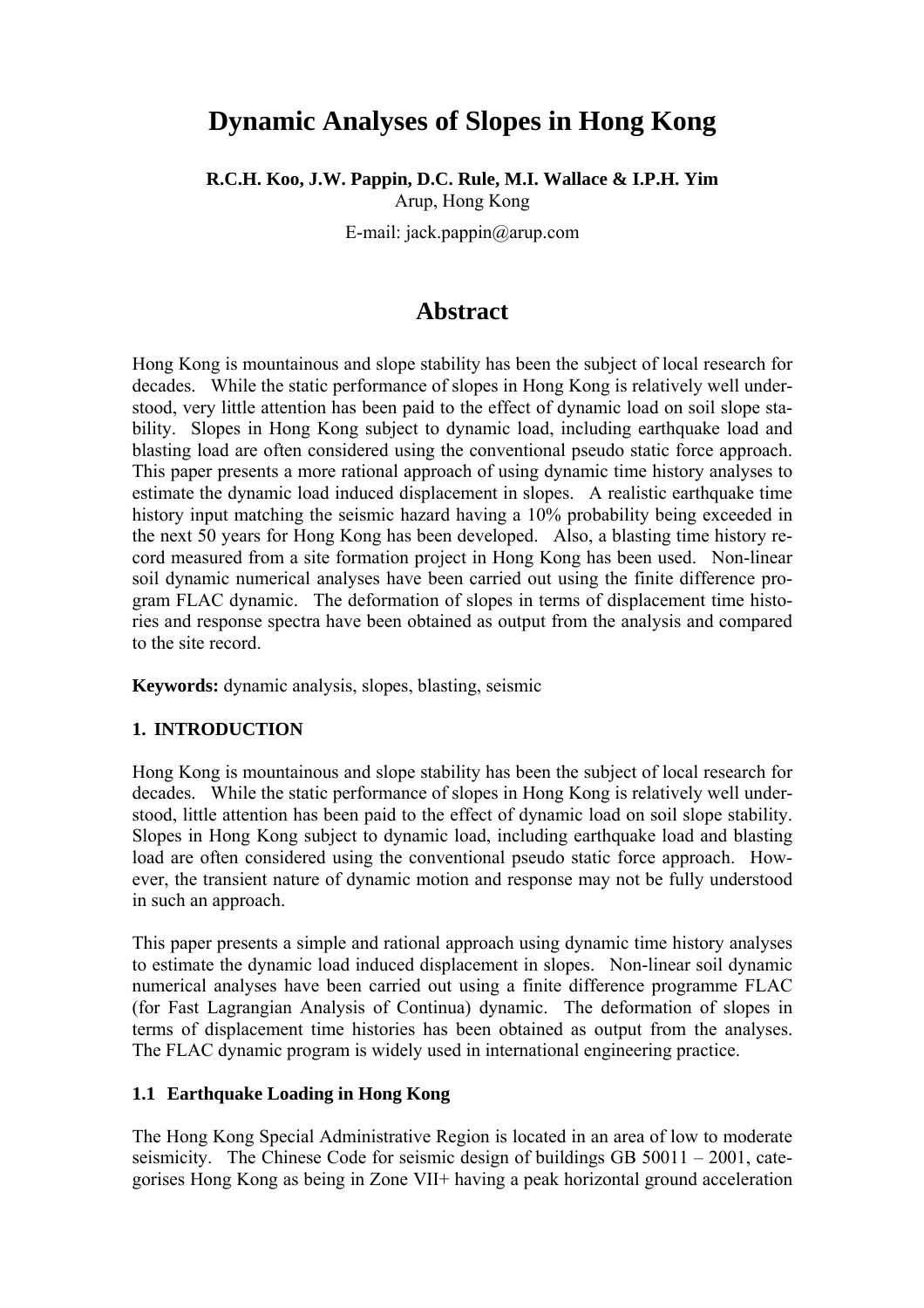with a 10% probability of being exceeded in the next 50 years of 15% g. The GEO (Geotechnical Engineering Office of Hong Kong) Report No. 65 (1996) shows a 10% in 50 year value of about 10% g whereas Pappin et al. (2008) show a range of the 10% in 50 year peak horizontal acceleration varying between 7 and 15% g depending on the attenuation models and calculation methods being used.

Whilst seismic loading is considered in the design of bridges and other major infrastructure in Hong Kong, the current code of practice for building design does not require any seismic considerations. A few researchers have studied the seismic effect on slopes in Hong Kong which provided useful background information to this study. Pappin and Bowden (1998) studied a range of typical slopes in Hong Kong and quantified the probability of seismically induced down slope movement based on the pseudo static Newmark 'sliding block method' (described later in Section 2.2). The results show that, for a slope to be at a meaningful risk from seismic activity, it would need to have a static factor of safety (FoS) of less than about 1.1 for slopes affecting typical structures and less than about 1.2 for slopes affecting essential facilities. This is based on the conventional practice that for slope movements of less than 20mm, the risk of damage is low whereas a displacement of 100mm is associated with a high risk of failure in most soil slopes. It then follows on to conclude that current design methods in Hong Kong which ensure a FoS of 1.4 under the action of severe rainfall are sufficiently conservative to cater for the effects of seismic loading on slopes. GEO Report No. 98 presents a preliminary quantitative risk assessment (QRA) on the effects of earthquakes on slope stability and the likely consequences with respect to loss of life in the event of slope failures. Based on pseudo static methods the report concludes that the risk of earthquake-induced landslides is much smaller than the risk of rain-induced landslides for pre-1978 man-made slopes that have not been upgraded to current standards.

It follows that the current geotechnical standards appear to be adequate in maintaining the overall risk of earthquake-induced failures to new or upgraded slopes to a relatively low level. However it would be comforting have this conclusion confirmed by a more rational dynamic analysis method.

### **1.2 Blasting in Hong Kong**

Blasting for the excavation of rock is frequently employed in construction in Hong Kong, especially in tunnelling and site formation works. The blasting works often have to be carried out in close proximity to existing slopes. GEO Report No. 15 presents the formulation of an analytical method for routine assessment of the stability of soil slopes subjected to blasting vibration using the pseudo-static approach. The method incorporates the dynamic response of soil slopes by a one dimensional multi-degree-freedom model which takes into consideration higher vibration modes of the slope. The dynamic response assumes a simple harmonic blast vibration input at the bedrock and the magnification factor of the response acceleration is calculated. The critical peak particle velocity is derived from the pseudo static acceleration required to give rise to a FoS of the slope of one, by assuming 30 Hz as the natural blasting frequency. However, this simple method does not allow the variation of the ground motion across the slope as it models the entire slope moving in unison. Given the very short duration of the blasting loading this method is expected to be overly conservative as stated in the report in that it ensures that there is no possibility of even very small permanent deformation arising from the blasting. Also, the dynamic deformation of the slope cannot be estimated by this simple method.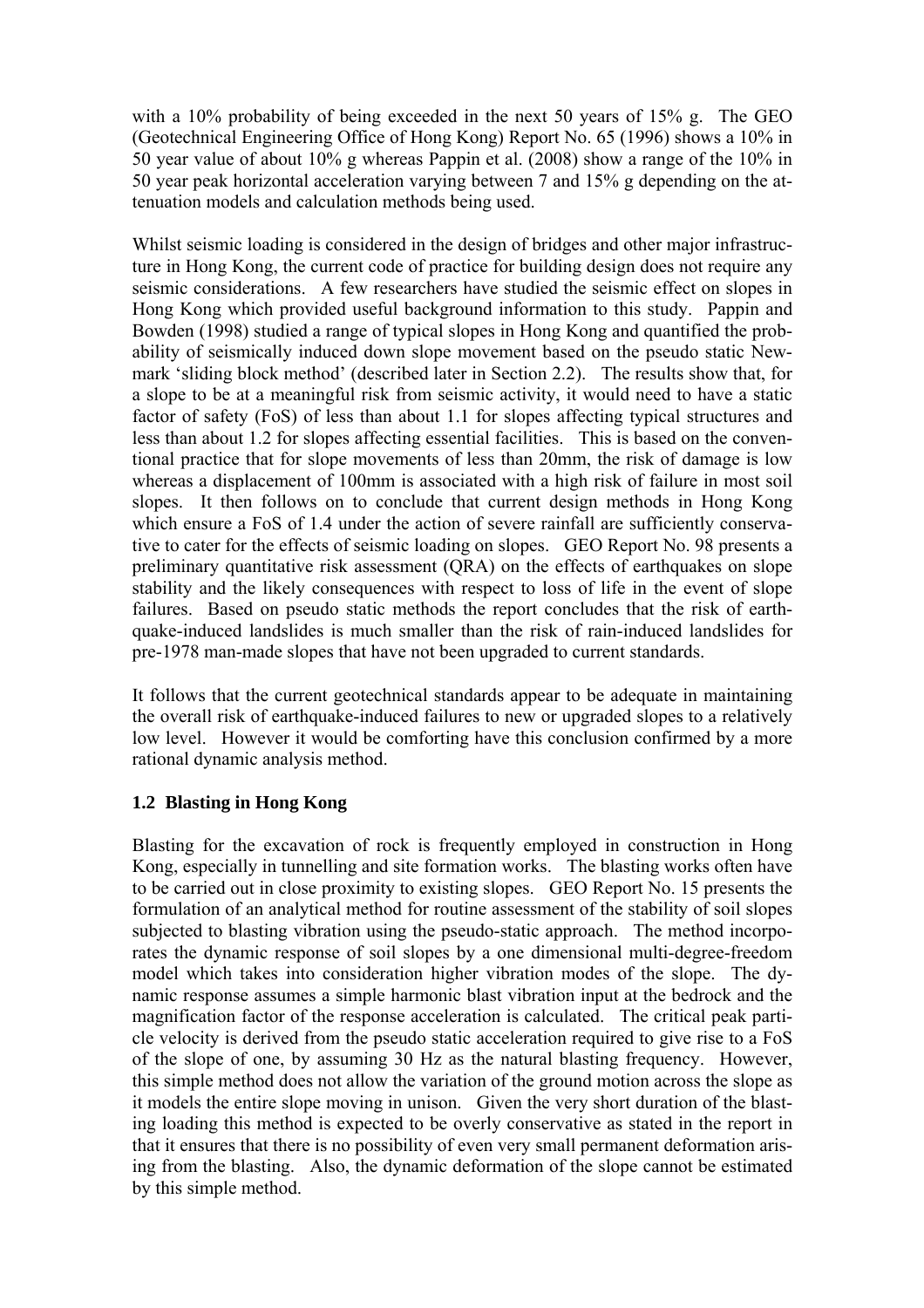### **2 DYNAMIC SLOPE STABILITY ANALYSIS**

The development of dynamic slope stability analysis and a quick overview on the relative merit of the various methodologies is presented in this section.

### **2.1 Earthquake Loading**

The simplest method of dynamic slope stability analysis is to compute the FoS using a pseudo-static approach. Pseudo-static analysis simply extends the static analysis and determines the FoS of slopes subjected to a static horizontal acceleration. The main advantages of this approach are that it makes use of the well-established limit equilibrium method and it is easy to use. However, the transient nature of earthquake motion may not be understood in this approach. When the FoS is less than unity, the available strength along the failure surface is less than the driving forces in the slope and some movement will occur. This does not necessarily mean the slope will fail, as the movement may occur for a very short period of time and the total displacement can be small. If the cumulative displacement is large enough, however, the slope will fail.

### **2.2 Newmark's Sliding Block Model**

Newmark (1965) developed the 'sliding block method' to determine earthquake induced displacement. The method considers the equilibrium of a rigid block on an inclined plane subjected to horizontal accelerations. Initially the critical acceleration (Ac), defined as the pseudo static acceleration required to reduce the FoS of the slope to one. When the earthquake acceleration imposed on the soil mass exceeds  $A_c$ , the net disturbing force on the soil mass will be larger than the net resisting force and permanent slope displacement will result. Newmark (1965) presented results showing that insignificant displacement occurs unless the  $A_c/A_m$  ratio is less than about 0.5, where  $A_m$  is the peak earthquake ground acceleration. Sarma (1975) extended the work by incorporating the dominant period of the earthquake motion  $(T)$  and Ambraseys  $\&$ Menu (1988) extended it further by conducting statistical assessments of the displacement of slopes based on 48 near-field earthquake records.

### **2.3 Numerical Modelling of Earthquake-induced Permanent Displacement**

One of the major limitations of 'sliding block method' is the requirement to pre-define a sliding plane which generally involves a search for a critical failure surface using limit equilibrium analyses. However, with the use of numerical finite element analysis, the displacement can be computed based on the distortion in each element, according to a non-linear stress-strain relationship. In this study, the finite difference package FLAC dynamic has been adopted.

### **2.4 Hong Kong Blasting Assessment Methodology (GEO Report No. 15)**

In this document GEO specifies an analytical method for routine assessment of the stability of soil slopes subjected to blasting vibration using the pseudo-static approach. The proposed method takes the dynamic responses of soil slopes by a one dimensional multi-degree-freedom model which takes into consideration the higher vibration modes of the slope. By determining the critical acceleration from the slope stability analysis and estimating the corresponding magnification factor, the Critical Peak Particle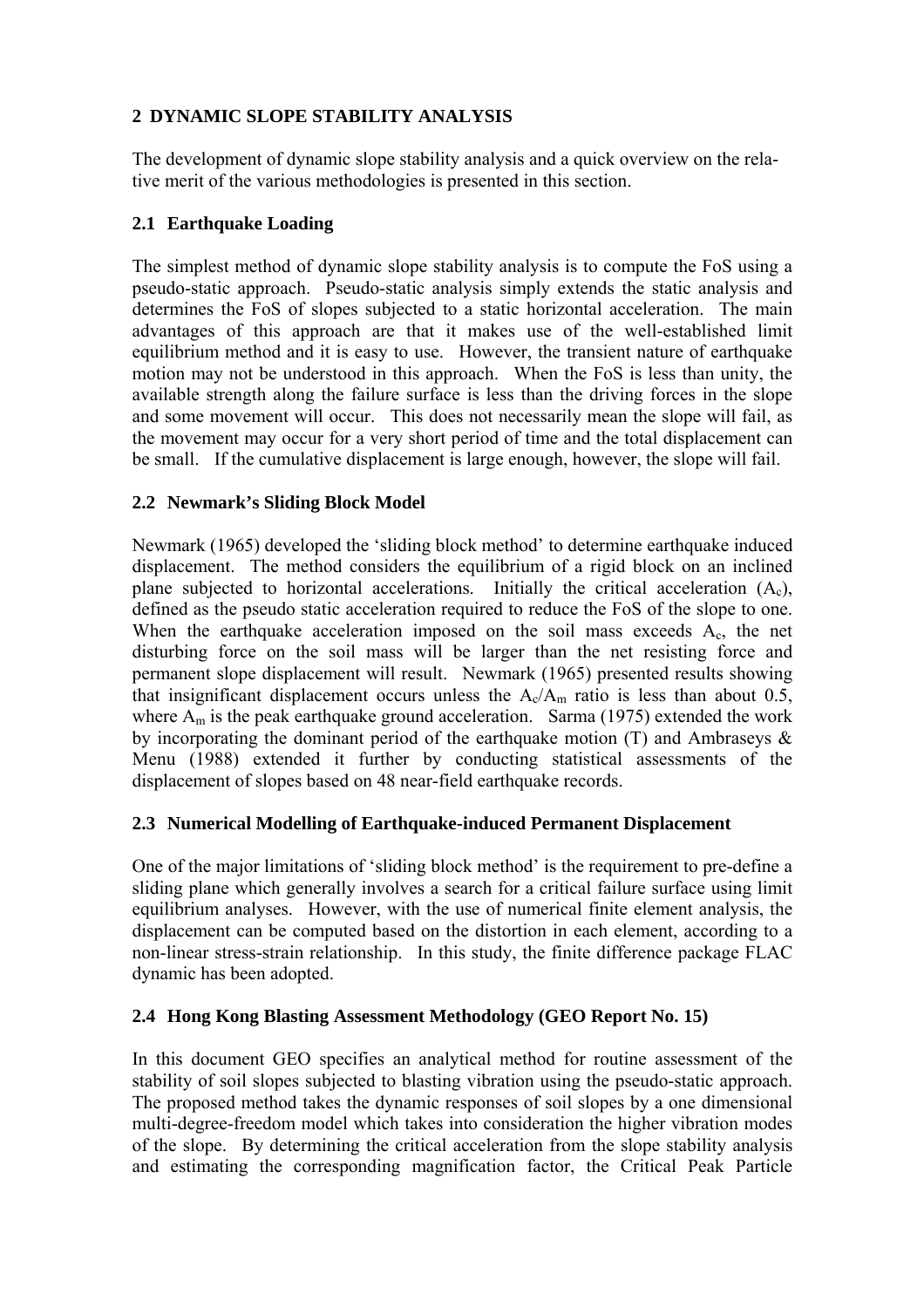Velocity (PPV<sub>c</sub>) can be calculated. The PPV<sub>c</sub> calculated is used as the allowable limit of blasting induced vibration that can be imposed on soil slopes in Hong Kong.

According to GEO Report 15, the  $PPV_c$ of soil slope subjected to blasting vibrations with horizontal bedrock can be estimated by the following equation:

$$
PPV_c = |K_c g / \omega K_a|
$$

- where  $K_c$  is the pseudo static critical acceleration of soil derived from static stability analysis;
	- g is gravitational acceleration;
	- ω is circular frequency of the ground motion ( $2\pi$ <sup>\*</sup> frequency in Hz);
	- $K_a$  is magnification factor, see Fig. 1;
	- S is shear wave velocity of soil, usually assumed to be 300m/s.



Fig. 1  $K_a$  vs y/H for slopes with horizontal bedrock

### **3 ANALYSIS METHODOLOGY OF THIS STUDY**

FLAC uses the explicit finite difference method to solve the full equation of motion using lumped grid point masses derived from the surrounding finite elements. It uses an updated Lagrangian procedure for coping with large deformations. FLAC has been extensively used to model dams and slopes in dynamic analyses, e.g. Kong (2003), Chugh & Stark (2005), Cetin & Isik (2005) and Marcuson et al. (2007). The application of dynamic FLAC for seismic analysis had been validated with other well accepted one dimensional non-linear soil response analysis programs in the United States, such as program SHAKE (Itasca Consulting Group, 1993). It is a simple and direct method to consider the non-linearity of soil and earthquake time history analysis. For this study, two dimensional analyses have been carried out using FLAC version 6.0 with the dynamic option.

#### **3.1 Slope Geometries and Material Properties**

A typical cut slope which is 10m high and has a slope angle of 45° has been considered. The slope is formed in a soil produced from granite which has been subjected to intense tropical weathering. This soil is known as completely decomposed granite (CDG) and in the model is underlain by moderately decomposed granite (MDG) which is assumed to be rockhead (Fig. 2). The slope is assumed to be dry. The material properties are determined from the range of static and dynamic parameters recommended in GEO Geoguide 1 (1993) which are listed in Tables 1 and 2 and are considered to be typical parameters in Hong Kong.

Arup, have previously carried out laboratory cyclic tri-axial tests on CDG in association with the Hong Kong University of Science and Technology. The small strain shear modulus  $(G<sub>0</sub>)$  of the materials was determined from bender element tests, while the shear modulus degradation  $(G/G_0)$  and damping were assessed. The details of the tests can be found in Leung et al. (2010) and the results have been used to model the shear modulus degradation of the CDG.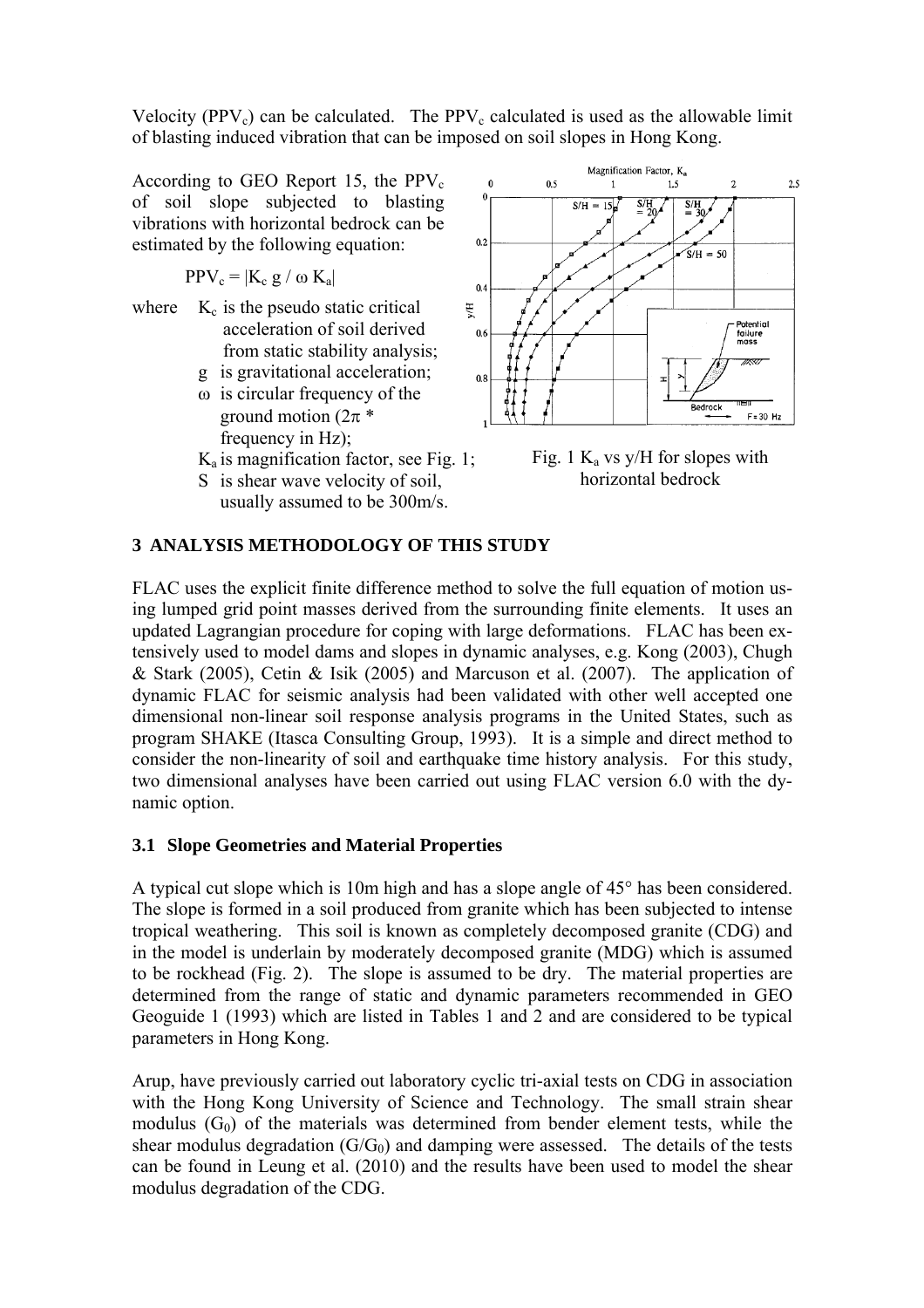

Fig. 2 The 45° cut slope with horizontal bedrock base model

| Table 1. Material properties of CDG               |                        |  | Table 2. Material properties of MDG     |                        |  |
|---------------------------------------------------|------------------------|--|-----------------------------------------|------------------------|--|
| Soil Model                                        | Mohr-Coulomb           |  | Rock Model                              | Elastic                |  |
| Density $\rho$                                    | 1900 kg/m <sup>3</sup> |  | Density $\rho$                          | 2400 kg/m <sup>3</sup> |  |
| Poisson's Ratio v                                 | 0 <sup>3</sup>         |  | Poisson's Ratio v                       | 0.25                   |  |
| Shear Wave Velocity<br><b>Vs</b>                  | $300 \text{ m/s}$      |  | Shear Wave Velocity<br>Vs               | $1000$ m/s             |  |
| <b>Initial Shear Modulus</b><br>$G_0 = \rho Vs^2$ | 171 MPa                |  | <b>Shear Modulus</b><br>$G = \rho Vs^2$ | 2400 MPa               |  |

| Rock Model                              | Elastic                |
|-----------------------------------------|------------------------|
| Density $\rho$                          | 2400 kg/m <sup>3</sup> |
| Poisson's Ratio y                       | 0.25                   |
| <b>Shear Wave Velocity</b><br>Vs        | $1000 \text{ m/s}$     |
| <b>Shear Modulus</b><br>$G = \rho Vs^2$ | 2400 MPa               |

### **3.2 Static and Pseudo-static Analysis**

The static and the pseudo static FoS has been determined using the limit equilibrium method. Two slope models with the same geometry but different Mohr-Coulomb strength parameters as listed in Table 3 have been considered. The program *Oasys* Slope was used to find the constant horizontal acceleration required to give a FoS of the slope of unity. This pseudo static acceleration is termed the critical acceleration,  $A_c$  of the slope (Table 3).

Table 3. Static FoS and critical acceleration of the two slope models

| Soil strength                                        | Static FoS | Critical Acceleration,<br>$A_{c}$ | Critical Blasting PPV <sub>c</sub><br>(GEO Report No. 15) |
|------------------------------------------------------|------------|-----------------------------------|-----------------------------------------------------------|
| CDG in Model 1<br>$(c'=5 kPa, \phi'=37^0)$           | 1.2        | $0.11\,\mathrm{g}$                | $20 \text{ mm/s}$                                         |
| CDG in Model 2<br>$(c'=7.5 \text{ kPa}, \phi'=39^0)$ | 14         | $0.23$ g                          | $40 \text{ mm/s}$                                         |

### **3.3 Boundary Conditions and Initial Conditions**

The boundary conditions of the slope model in the FLAC static and dynamic analyses are shown in Figure 3. The boundary at the base of the static model is fixed in both xand y-direction and the vertical side boundaries are fixed in x-direction. For the dynamic model boundary conditions, free-field boundaries are coupled to simulate an infinite domain and to ensure that dynamic waves are not reflected at the side boundaries.

Gravity acceleration is applied to the model and run until an equilibrium state is obtained. The equilibrium state of the geometry can be assured from the horizontal and vertical displacement histories and when the unbalanced force diminishes. Once static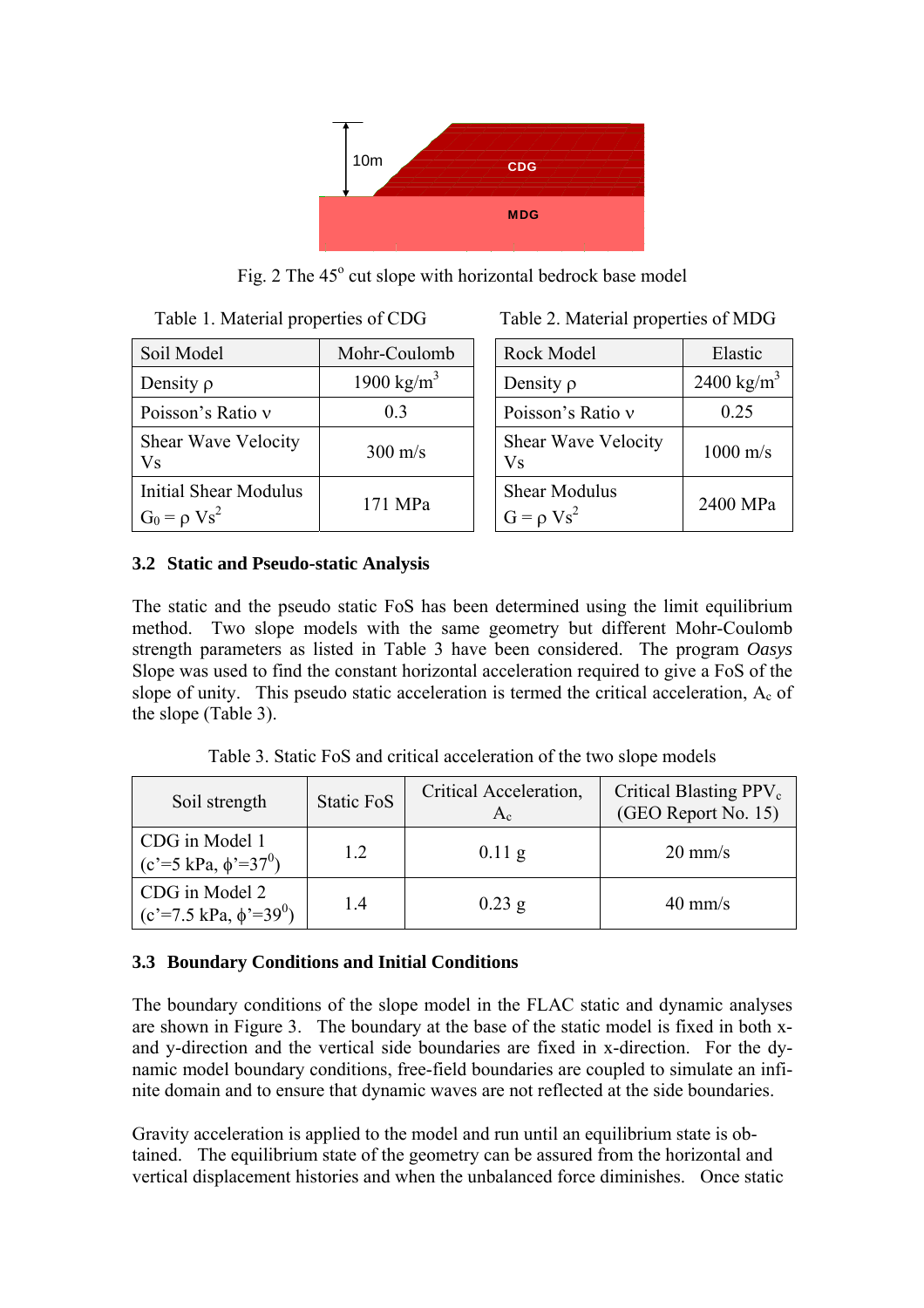equilibrium is reached, the displacements are redefined as zero. Earthquake or Blasting records are input along the base of the model in terms of a velocity time history. The time histories of the displacement, velocity, and acceleration at various locations of the slope face have been predicted. Soil damping is critical and the damping implied by the non-linear hysteretic soil model of the CDG is used in this study.



Fig. 3 Boundary conditions for the slope model: (a) static; (b) dynamic

### **4 INPUT DYNAMIC LOADING**

#### **4.1 Earthquake Motion**

A probabilistic seismic hazard assessment study has recently been undertaken by Arup to estimate the potential seismic ground motion levels on bedrock in Hong Kong (Pappin et al., 2008). The calculated rock outcrop ground motion having a 10% probability of being exceeded in the next 50 years is presented in Figure 4 in terms of a velocity response spectrum. The peak acceleration and peak velocity of this earthquake ground motion are 12% g and 32 mm/s respectively. The input earthquake velocity time history is shown in Figure 5.



Fig. 4 Earthquake and blasting velocity response spectra on rock sites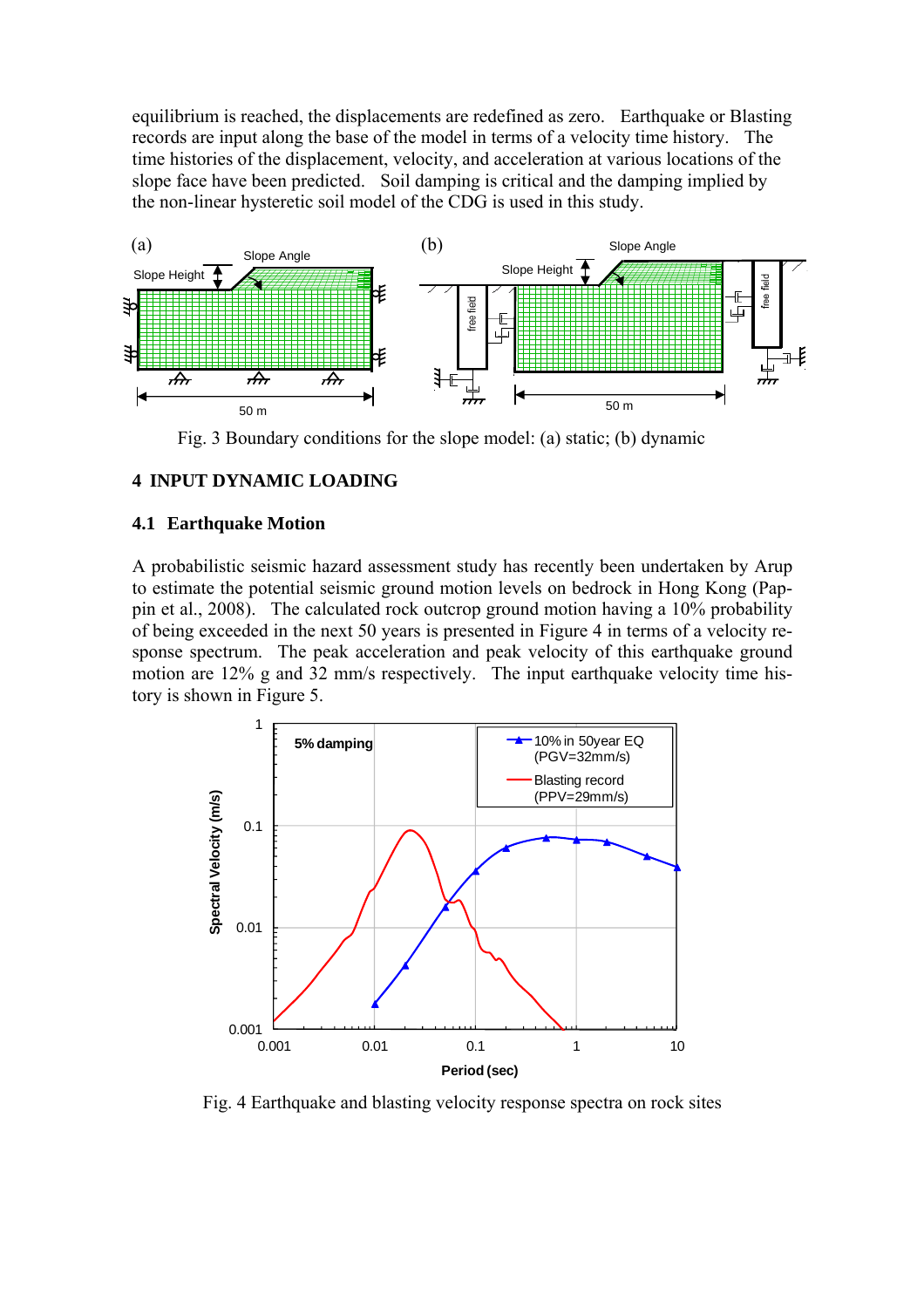

Fig. 5 Earthquake velocity time history

#### **4.2 Blasting Motion**

The blasting record used in this study was obtained from a detailed blast monitoring at a site formation development in Hong Kong in 2009. The blasting vibrations were recorded at the location of the geophones in three orthogonal directions. Figure 6 shows velocity response spectra of the site measurements on rock with peak particle velocity (PPV) between 23 mm/s to 101 mm/s. By normalising to a PPV value to 1 m/s a design normalised response spectral shape can be obtained as shown in Figure 7. A recorded event with a PPV of 29mm/s was chosen to match the peak ground velocity of the 10% in 50 year earthquake event for comparison purposes. The velocity time history and response spectrum of the blasting record from a rock outcrop are shown in Figure 8 and Figure 4, respectively. It is worthy to note that the peak acceleration of the blasting record is about 65% g. The time duration of a blasting event is normally about one or two seconds. Figure 7 shows that the frequency content of the different blasting records are quite consistent with a similar shape and a peak response at about 0.03 seconds which is consistent with the 30Hz frequency assumed in GEO Report No. 15.



Fig. 6 Velocity response spectra of the Fig. 7 Velocity response spectra site measured blasting records on rock outcrop normalised to a PPV of 1 m/s



Fig. 8 Blasting velocity time history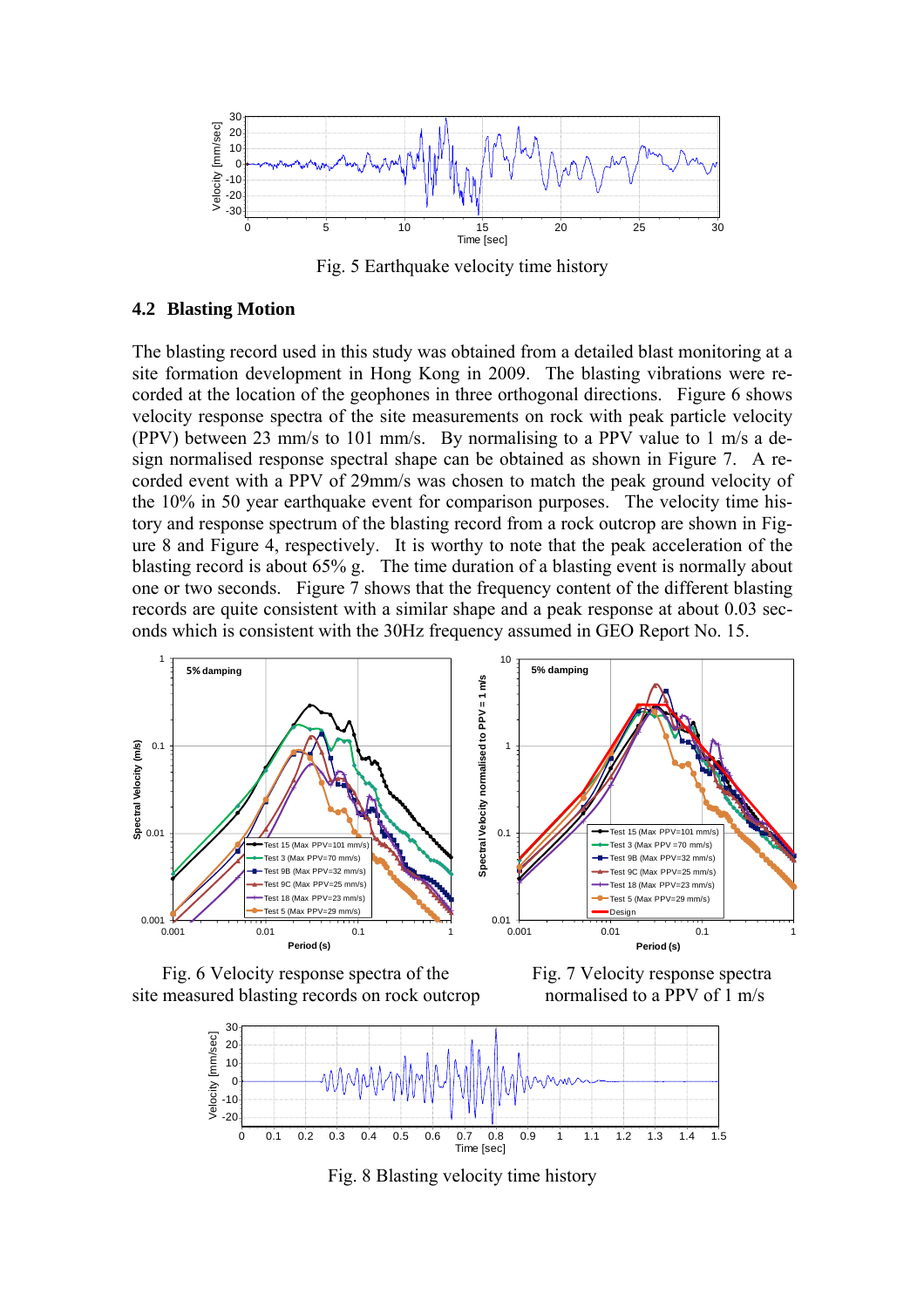### **5 FLAC ANALYSES**

The results are presented in Table 4 and examples of the output displacement contour plots are presented in Figures 9 and 10. It was found that earthquake induced movements are generally shallow in the examples of this study. For a slope with a static FoS of 1.4, it was found that the maximum resultant displacements at slope crest subject to earthquake load of 475 years is 10mm. However, the maximum displacement increases to 60mm when the static FoS reduces to 1.2 (Table 4). When the slope is subjected to the blasting load, the movement is shallower (Figure 10) and the maximum resultant displacement at the slope crest is 8mm for the slope having a static FoS of 1.2 and the induced displacement for the slope having a static FoS of 1.4 is negligible being less than 1mm. A slope having a displacement in excess of 70 mm is usually considered to be at significant risk of failure. ASCE/SCEC (2002) recommends that a 50mm threshold displacement be used for typical slope construction.



Fig. 9 Static FoS 1.2 subject to Fig. 10 Static FoS 1.2 subject to earthquake motion blasting motion

| Table 4. Maximum relative resultant displacement at the slope crest |  |
|---------------------------------------------------------------------|--|
|---------------------------------------------------------------------|--|

| Dynamic Load    | <b>PGA/PPA</b> | <b>PGV/PPV</b>  | $FoS=1.2$ | $F0S=1.4$ |
|-----------------|----------------|-----------------|-----------|-----------|
|                 | (g)            | $\text{(mm/s)}$ | (mm)      | (mm)      |
| Earthquake      | 0.12           |                 | 60        |           |
| <b>Blasting</b> | 0.65           | 29.             |           | 0.6       |

The results indicate that with similar peak ground / particle velocity, the blasting induced slope displacement is significantly less than that from earthquake loading. This is thought to be due to the significant differences in the frequency content of the two vibration types. Figure 4 shows that the blasting spectrum has a much higher frequency content than the earthquake spectrum with similar peak spectral velocity. Therefore, in addition to PPV, the frequency content of the loading is also critical to the determina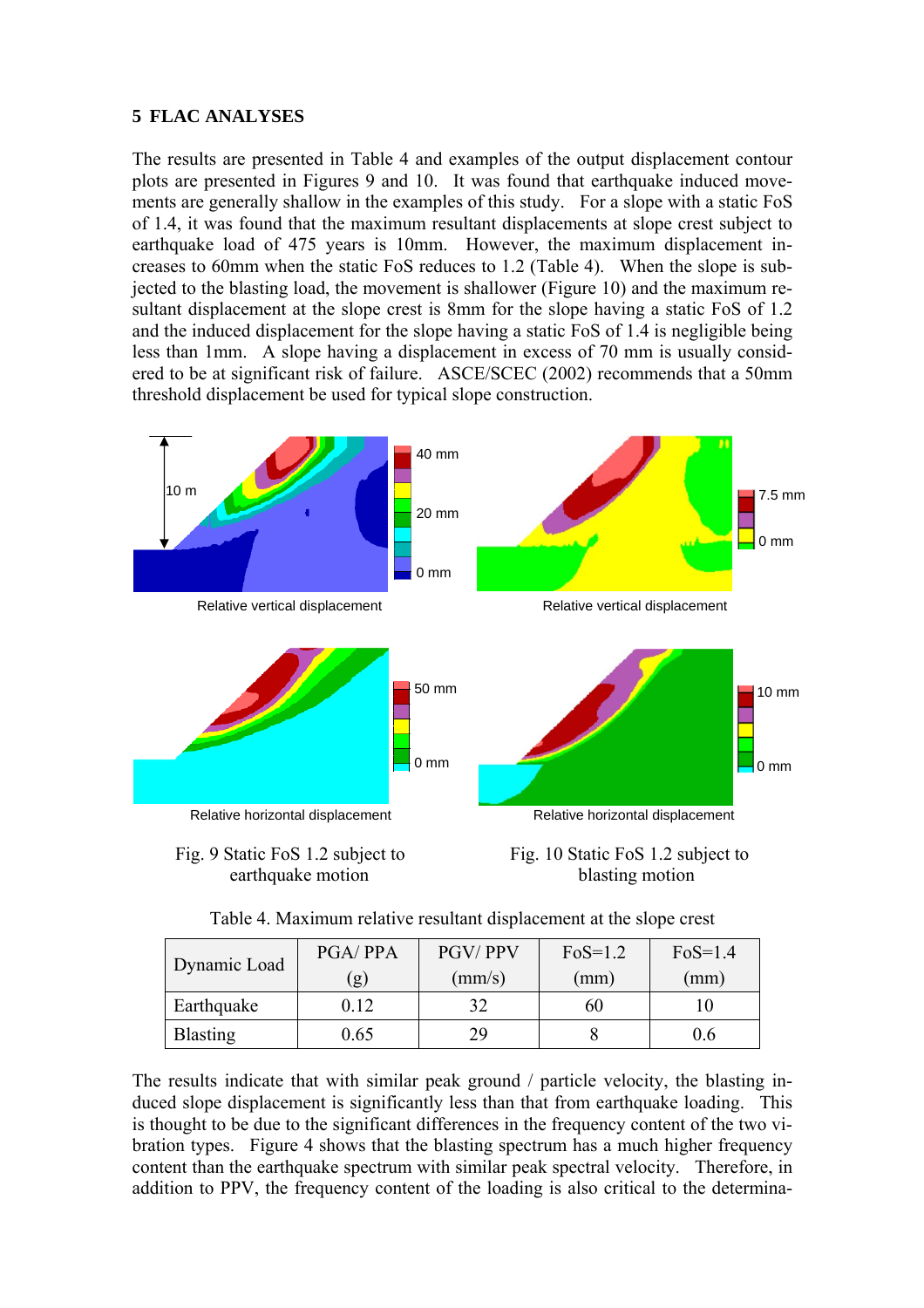tion of the dynamic load induced displacement. An additional factor is the length of time that the slopes are subject to the vibration load. Comparing the time histories shown in Figures 5 and 8 indicates that the earthquake motion duration is at least 10 times that of the blasting.

The FLAC results imply that conventional pseudo static rigid block analysis may not be a good predictor of slope displacement as the soil slope model is not behaving as a rigid structure over a well defined failure surface. The slopes behave in a more diffuse manner, more similar to a stack of cards than a solid block.

### **6 SITE MEASUREMENT AND NUMERICAL ANALYSIS OF BLASTING**

At an ongoing site formation project in Hong Kong a trial has been carried out to measure the response of a 4.5 m high slope cut into CDG with an angle of 70°, located approximately 25 m from a blast. The slope was monitored with geophones at the toe and the crest, and an additional geophone was placed on a nearby rock outcrop. Figure 11 shows the set up of the monitoring locations and the inferred geological section from borehole data is shown in Figure 12. A back analysis using FLAC dynamic (Figure 13) has been carried out to compare the calculated slope crest response spectrum to that measured on site. The input blasting time history used in the dynamic analysis was based on the rock outcrop measurement (Location A in Figure 11) at a similar level to the blast rock surface and at a similar distance from the blast source as that of the slope location, since no direct measurement could be made at the rock surface under the slope. The input is that of Blast 15 shown in Figure 6.



Fig. 11 Set up of the site measurement Fig. 12 Inferred geological section

The results are summarised in Table 5 and Figure 14 shows the comparison of response spectrum between the FLAC analysis and the site vibration measurement on site at the crest of the slope (Location B in Figure 11). The residual soil slope lateral displacement relative to rock calculated by FLAC is about 10mm. This is consistent with the site observation that some small centimetre sized fragments ravelled on the slope surface, but no slope failure was noted. However, it seems that the estimated critical  $PPV_c$ based on GEO Report No. 15, as listed in Table 5, is very conservative for determining the allowable PPV for slope blasting.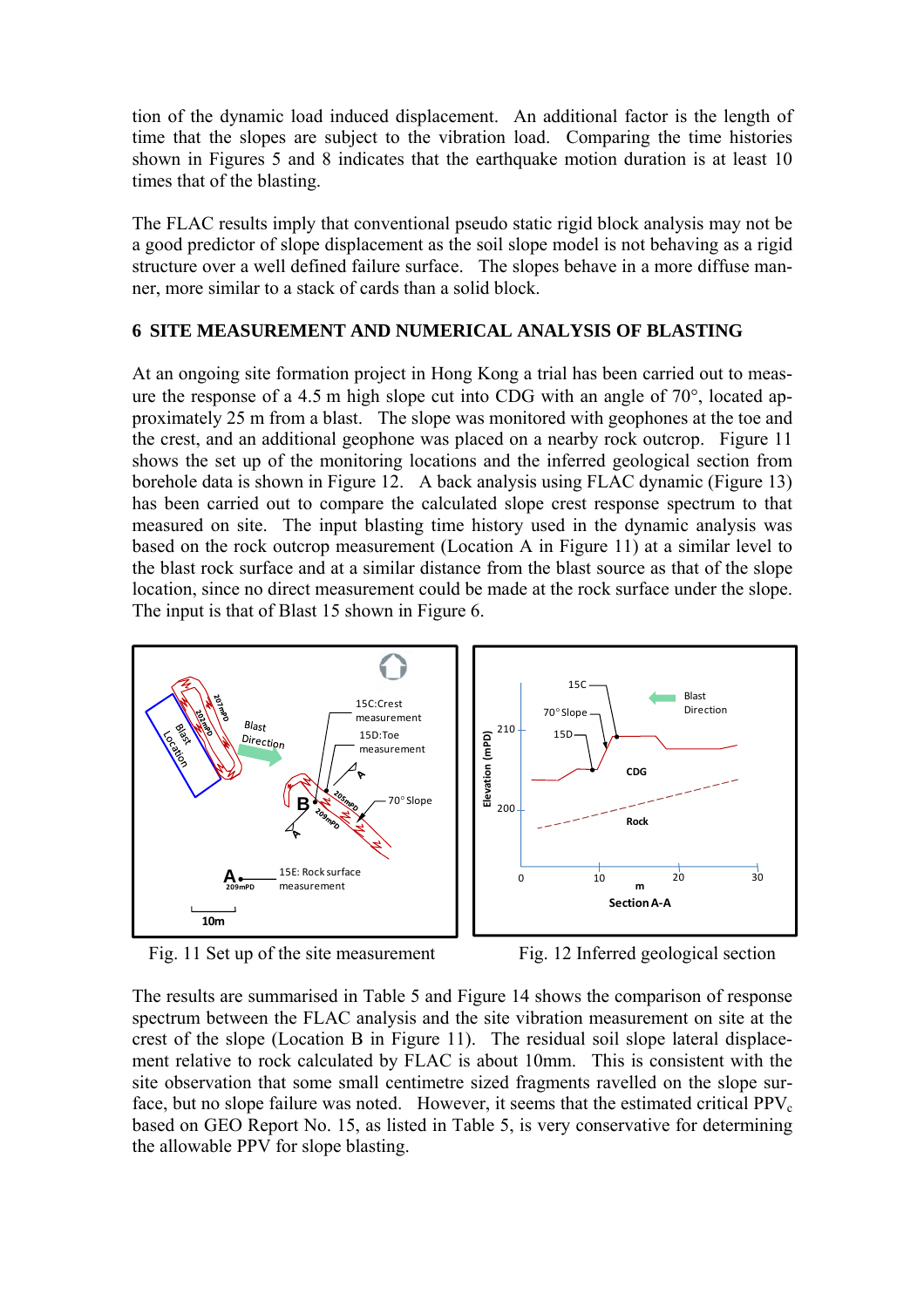| Soil parameters                      | Site measurement |                   | FLAC analysis      |                   | <b>GEO</b> Report<br>No. 15 |
|--------------------------------------|------------------|-------------------|--------------------|-------------------|-----------------------------|
| $A_c = 0.135 g$<br>$c' = 7.5$ kPa    | Rock<br>surface  | Slope<br>crest    | Rock<br>input      | Slope<br>crest    | Critical $PPV_c$            |
| $phi' = 39^\circ$<br>$V_s = 300$ m/s | $101$ mm/s       | $28 \text{ mm/s}$ | $101 \text{ mm/s}$ | $35 \text{ mm/s}$ | $9 \text{ mm/s}$            |

Table 5. Measured and predicted PPV's

Figure 14 shows the comparison of the slope crest response spectrum between the FLAC analysis and the site measurement. They agree quite well in the low period range up to 0.1 seconds. It can be seen that there is a soil amplification of about 1.3 in the period range of 0.1 and 0.3 seconds and at larger periods the FLAC result shows that the slope crest and rock input spectra are very close to each other. However, the FLAC result for the slope crest shows significantly higher spectral velocity than the site measurement at periods above about 0.1 seconds.





This discrepancy at higher periods may be because the rock input motion to the FLAC model is too large at periods larger than 0.1 seconds. The FLAC input rock motion was recorded at Location A (see Figure 11) which is a different direction from the blast source, although the distance from the blast source is similar. Site observation also shows that the rock motion recorded to the side of the blast source (Location A) may excite higher vibrations at period range of 0.1 and 1 second than those at Location B in front of the blast due to trapping of the blast waves behind the rock slope. The rock motion recorded in Blast 5 (shown in Figure 6) was recorded at about 30m in front of the blast. If the rock response spectrum of Test 5 is scaled to match the recorded maximum spectral velocity of the rock input measured in Blast 15 (see Figure 14), it can be seen that the shape of the response spectrum between Test 5 and recorded slope crest match quite well at higher periods. Therefore, the frequency content of the rock input response spectrum may significantly dominate the soil slope response. Further studies could be considered to identify what effect source orientation has on the vibration response. Also, the geometry and soil parameters of the FLAC model cannot be exactly the same as the site conditions leading to other differences between the numerical analysis and the site measurement.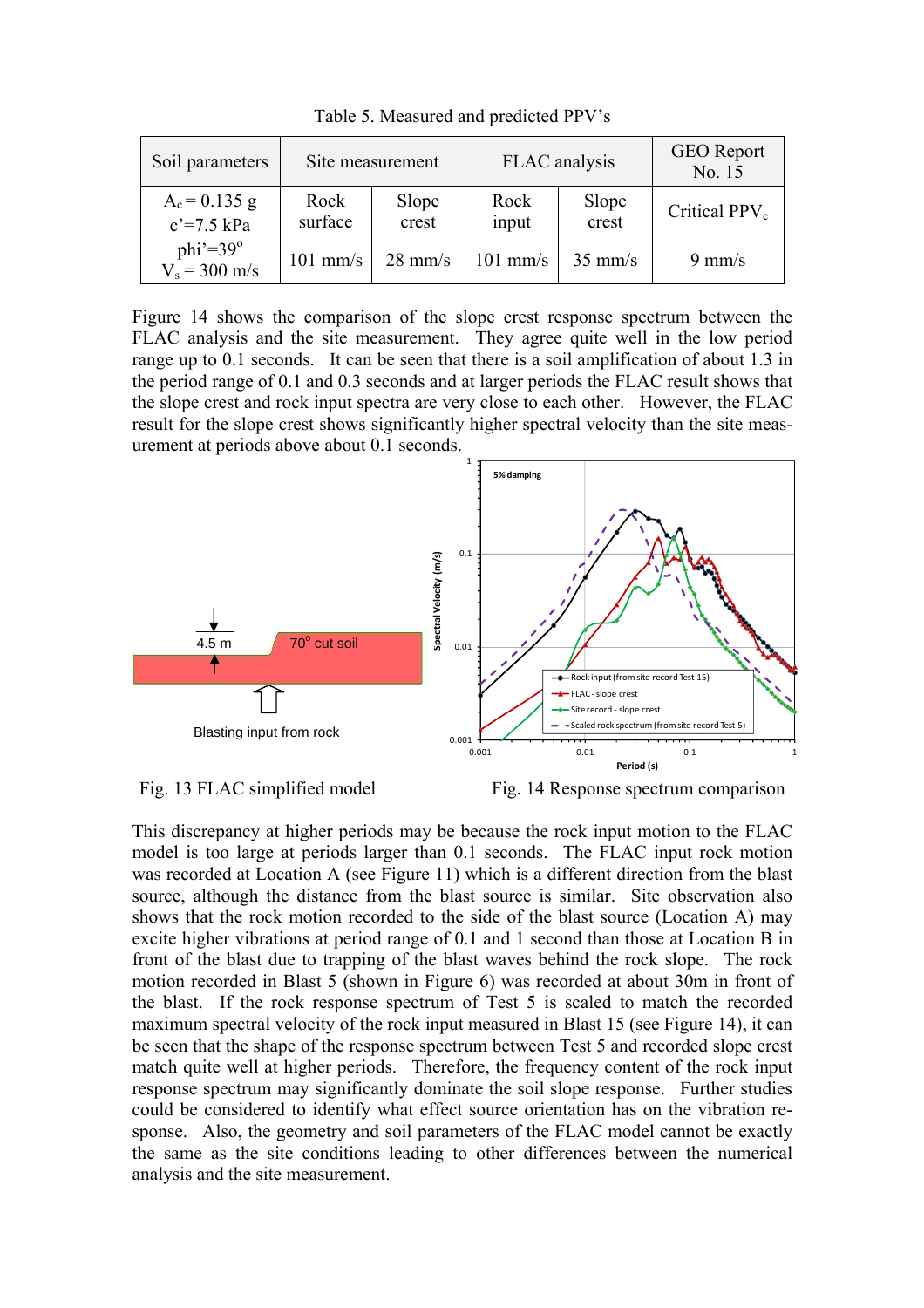### **7 CONCLUSIONS**

The dynamic performance of slopes subjected to earthquake and blasting ground motions have been investigated in this study. A simple and rational time history approach has been presented and numerical analysis using dynamic FLAC has been carried out to determine the dynamic load induced displacement in slopes. The advantage of using the time history analysis is that it allows the designer to assess the slope performance using realistic earthquake or blasting records in the analysis and the soil non linearity response can be considered. The output can be presented in terms of maximum displacement, displacement contours and time histories which are useful to assess the effect of dynamic loading to any foundations or earth-retaining structures located within or nearby the slopes.

Slopes with two different shear strength parameters have been considered in this study. It was found that the frequency content and duration of the dynamic load is critical to the resulting displacement in slopes. When subjected to a seismic ground motion having a 10% chance of being exceeded in the next 50 years, the maximum resultant displacement at the crest of a 10 m high slope having a static FoS of 1.2 is calculated to be 60 mm. For a blasting record obtained from recent blasting works in Hong Kong, having a PPV of 29 mm/s (similar to the PGV of the earthquake loading), the maximum resultant displacement of the same slope crest is 8 mm. For a slope having a static FoS of 1.4, the earthquake induced maximum displacement is 10 mm and the blasting induced displacement is negligible. A slope having a displacement in excess of 70 mm is usually considered to be at significant risk of failure. ASCE/SCEC (2002) recommends that a 50mm threshold displacement be used for typical slope construction.

Velocity response spectra of the site measurements at rock outcrop for PPV recorded from 23 mm/s to 101 mm/s have been presented and a normalised design response spectral shape was obtained. The comparison of the slope crest response spectrum between FLAC analysis and site measurement for a 4.5 m high cut slope agree quite well in the short structural period range less than 0.1 seconds. A more extensive sensitivity study considering blasting orientation and slope parametric study, such as pore water pressure, different slope geometry is proposed for the next stage of study.

### **REFERENCES**

Ambraseys, N. and Menu, J. (1988). Earthquake-induced ground displacement. Earthquake Engineering and Structural Dynamics 16, 985-1006.

ASCE/SCEC (2002). Recommendation procedure for implementation of DMG special publication 117 guidelines for analysing and mitigating landslide hazards in California.

Cetin, K.O. and Isik, N.S. (2005). A comparative study on the actual and estimated seismic response of Kiralkizi Dam in Turkey. Journal of Earthquake Engineering 9:4, 445-460.

Chugh, A.K. and Stark, T.D. (2005). Displacement analysis of a landslide. Landslides and Avalanches: ICFL 2005 Norway - Proceedings of the 11th International Conference and Field Trip on Landslides, Tromso, Norway, September, 73-81.

GEO Geoguide 1, 2nd Edition (1993). Geotechnical Engineering Office, Civil Engineering Department, Hong Kong Government.